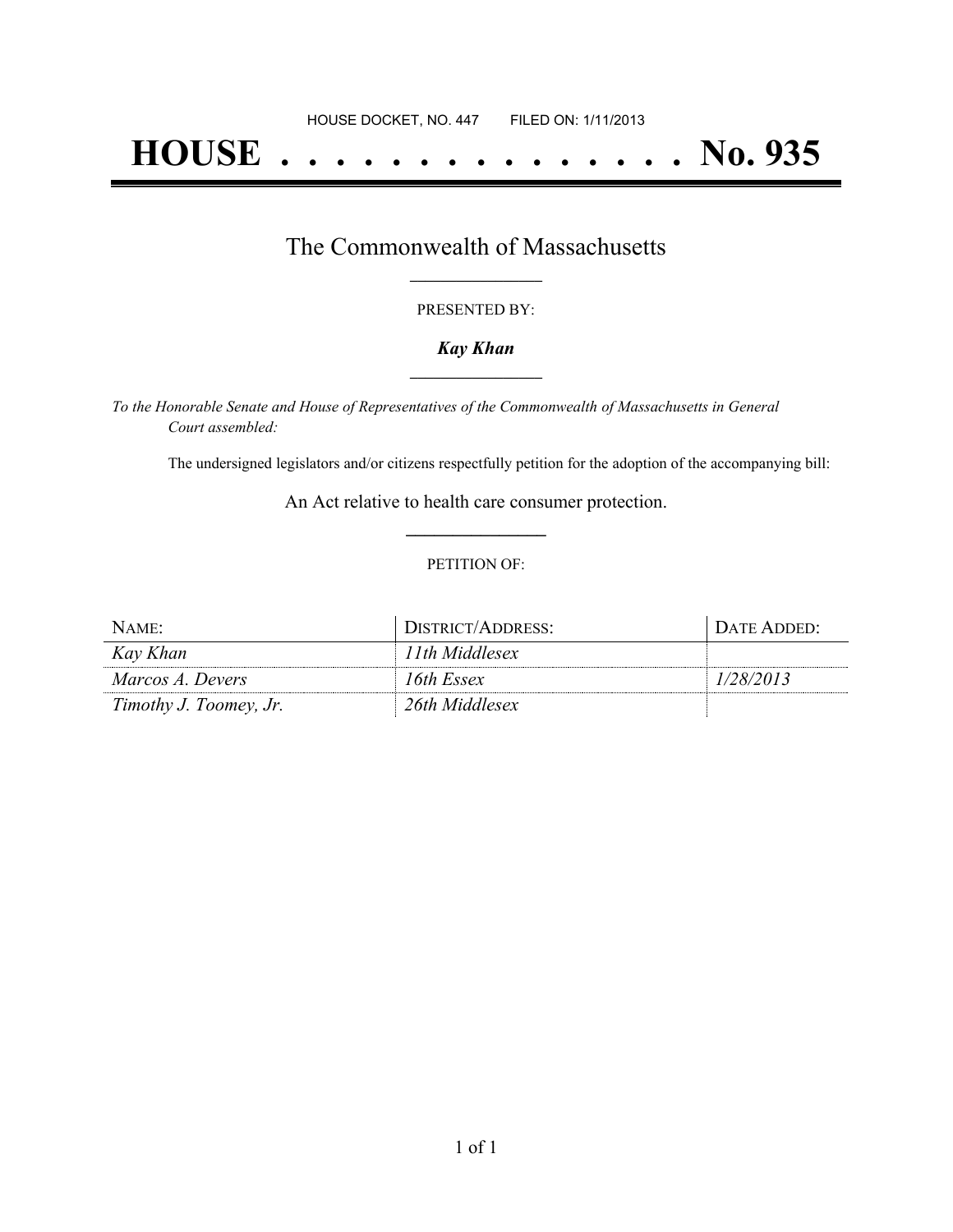#### HOUSE DOCKET, NO. 447 FILED ON: 1/11/2013

## **HOUSE . . . . . . . . . . . . . . . No. 935**

By Ms. Khan of Newton, a petition (accompanied by bill, House, No. 935) of Kay Khan, Marcos A. Devers and Timothy J. Toomey, Jr. relative to the protection of consumers in the purchasing and administration of health care insurance. Financial Services.

### [SIMILAR MATTER FILED IN PREVIOUS SESSION SEE HOUSE, NO. *1189* OF 2011-2012.]

## The Commonwealth of Massachusetts

**\_\_\_\_\_\_\_\_\_\_\_\_\_\_\_ In the Year Two Thousand Thirteen \_\_\_\_\_\_\_\_\_\_\_\_\_\_\_**

An Act relative to health care consumer protection.

Be it enacted by the Senate and House of Representatives in General Court assembled, and by the authority *of the same, as follows:*

| $\mathbf{1}$ | SECTION 1. Section 1 of Chapter 1760 of the General Laws is hereby amended by                        |
|--------------|------------------------------------------------------------------------------------------------------|
| 2            | inserting after the definition of "Covered benefits" the following new definition:—                  |
| 3            | "Credentialing" means the process of assessing and validating the                                    |
| 4            | qualifications of health care providers applying to be approved or reapproved by a health            |
| 5            | insurance carrier to provide health care services to the health insurance carrier's insured. The     |
| 6            | process shall not allow any economic criteria to be used in determining an individual's              |
| 7            | qualifications.                                                                                      |
| 8            | SECTION 2. Said section 1 of Chapter 1760 is hereby further amended by inserting after               |
| 9            | the definition of "health care services" the following new definition:—                              |
| 10           | "Hospital-based physician", a pathologist, anesthesiologist, radiologist or emergency                |
| 11           | room physician who practices exclusively within the inpatient or outpatient hospital setting and     |
| 12           | who provides health care services to a carrier's insured only as a result of insured being directed  |
| 13           | to the hospital inpatient or outpatient setting. This definition may be expanded, by the division of |
| 14           | insurance upon consultation with the Massachusetts Hospital Association, Massachusetts               |
| 15           | Medical Society, Massachusetts Association of Health Plans and Blue Cross and Blue Shield of         |
| 16           | Massachusetts, by regulation to include additional categories of physicians who practice             |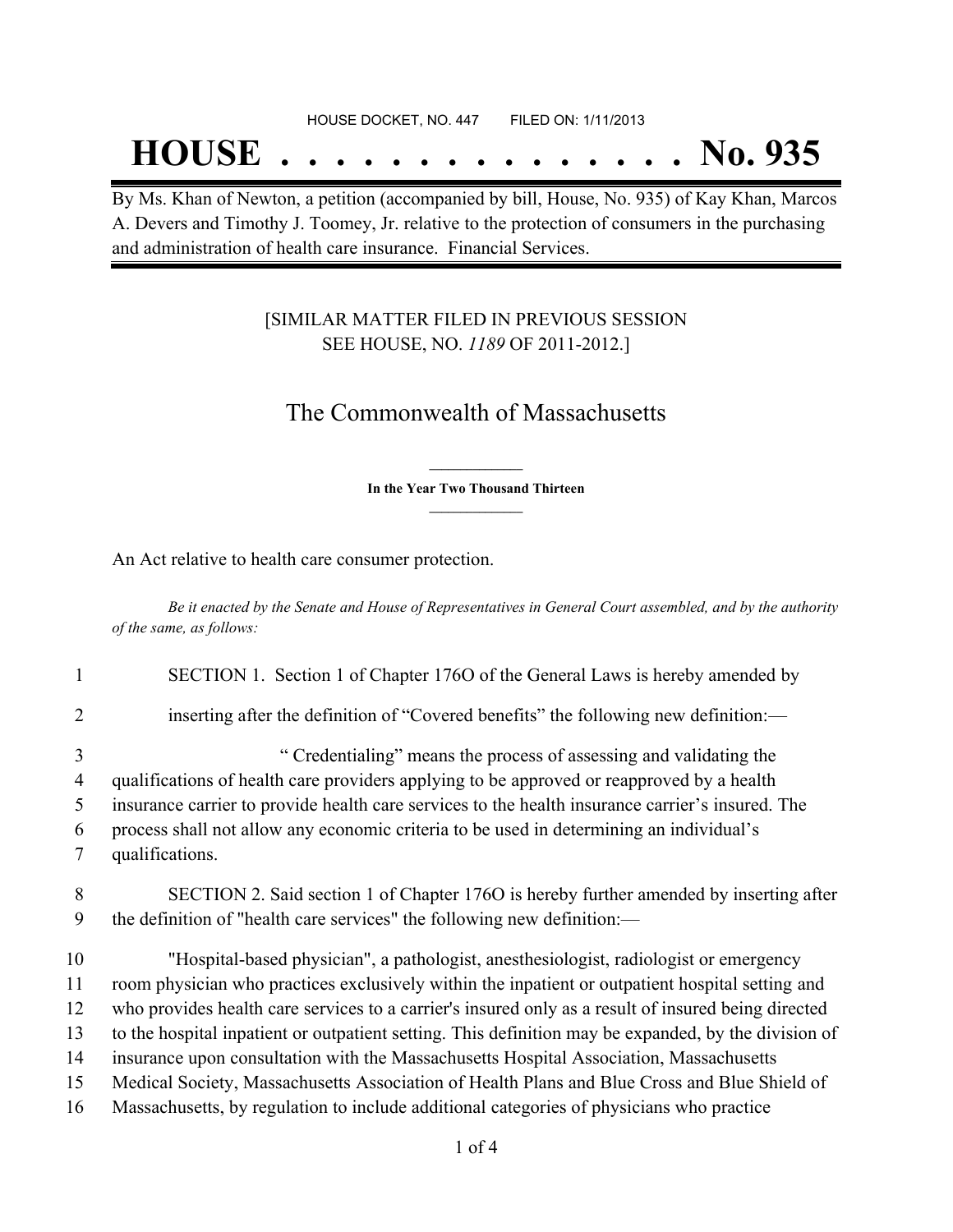- exclusively within the inpatient or outpatient hospital setting and who provide health care
- services to a carrier's insured only as a result of insured being directed to the hospital inpatient or
- outpatient setting.
- SECTION 3. Chapter 176O of the General Laws as appearing in the 2004 official edition is hereby amended by inserting after section 2 the following new sections:—
- Section 2A. (a) The bureau shall adopt the "Integrated Massachusetts Application for Initial Credentialing/Appointment" and the "Integrated Massachusetts Application for Re- Credentialing/Re-Appointment," so called, and any revisions thereto, as developed and updated from time to time by the Massachusetts Medical Society, the Massachusetts Hospital Association, the Massachusetts Association of Health Plans and Blue Cross Blue Shield of Massachusetts as the statewide uniform physician credentialing application forms. Such forms
- shall not be applicable in those instances where the carrier has both delegated credentialing to a
- provider organization and does not require submission of a credentialing application.
- (b) A carrier shall not use any initial physician credentialing application form other than the uniform initial physician application form or a uniform electronic version of said form. A carrier shall not use any physician recredentialing application form other than the uniform physician recredentialing application form or a uniform electronic version of said form.
- 
- A carrier may require that the appropriate physician profile be submitted in addition to the uniform physician recedentialing application form.
- (c) A carrier shall act upon and complete the credentialing process for
- 95% of complete initial physician credentialing applications submitted by or on behalf of a physician applicant within 30 calendar days of receipt of a complete application. An
- application shall be considered complete if it contains all of the following elements:
- 1. the application form is signed and appropriately dated by the physician applicant;
- 2. all information on the application is submitted in a legible and complete manner and any affirmative answers are accompanied by explanations satisfactory to the carrier;
- 43 3. a current curriculum vitae with appropriate required dates;
- 4. a signed, currently dated Applicant's Authorization to Release Information form;
- 5. copies of the applicant's current licenses in all states in which the physician
- practices;
- 6. a copy of the applicant's current Massachusetts controlled substances registration and a copy of the applicant's current federal DEA controlled substance certificate or, if not
- available, a letter describing prescribing arrangements;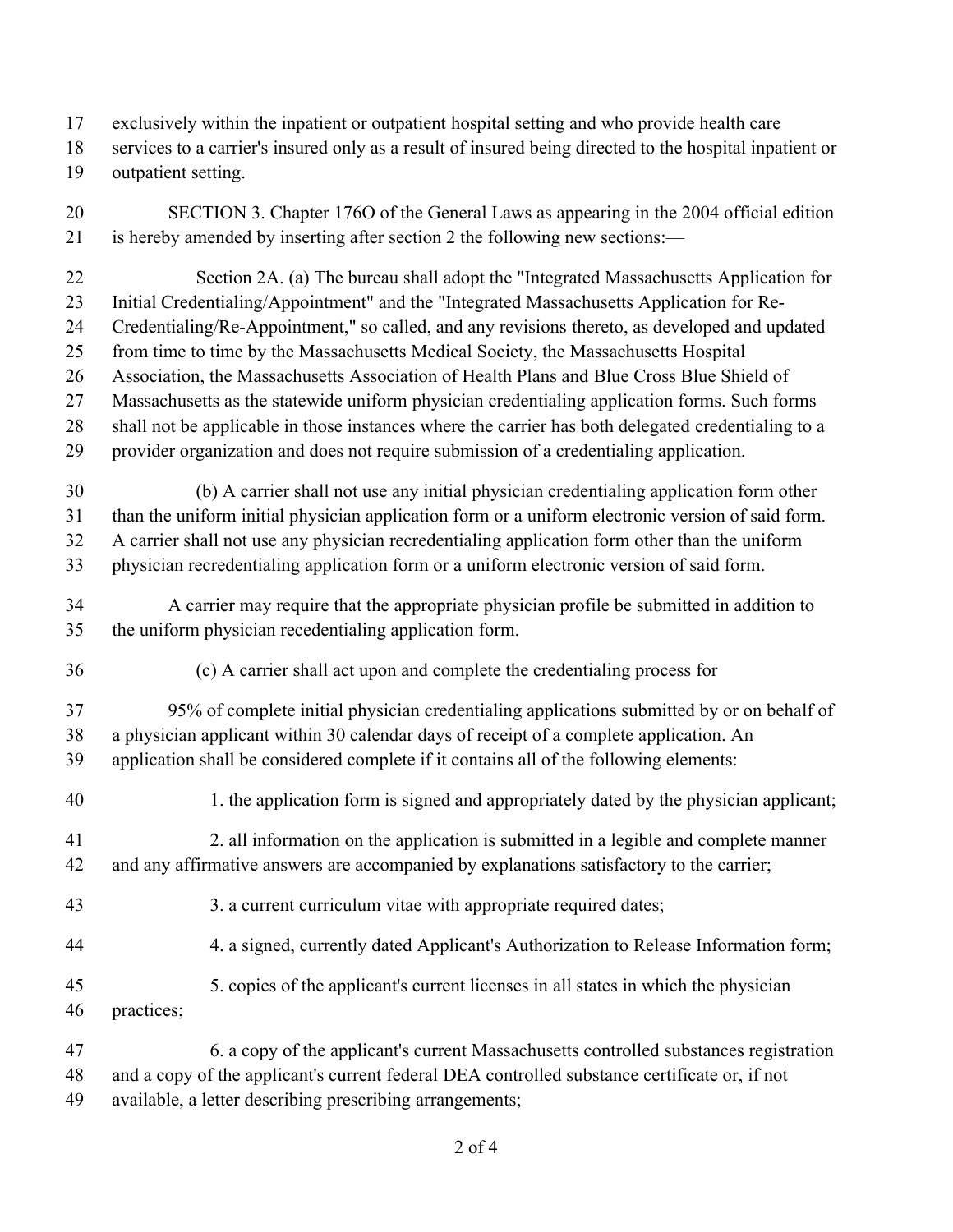| 50 | 7. a copy of the applicant's current malpractice fact sheet coverage statement                        |
|----|-------------------------------------------------------------------------------------------------------|
| 51 | including amounts and dates of coverage;                                                              |
| 52 | 8. hospital letter or verification of hospital privileges or alternate pathways;                      |
| 53 | 9. documentation of board certification or alternate pathways;                                        |
| 54 | 10. documentation of training, if not board certified;                                                |
| 55 | 11. there are no affirmative responses on questions related to quality or clinical                    |
| 56 | competence;                                                                                           |
| 57 | 12. there are no modifications to the Applicant's Authorization to Release                            |
| 58 | Information Form;                                                                                     |
| 59 | 13. there are no discrepancies between the information submitted by or on behalf of                   |
| 60 | the physician and information received from other sources; and                                        |
| 61 | 14. the appropriate health plan participation agreement, if applicable.                               |
| 62 | (d) A carrier shall report to a physician applicant or designee the status of a submitted             |
| 63 | initial credentialing application within a reasonable timeframe. Said report shall include, but not   |
| 64 | be limited to, the application receipt date and, if incomplete, an itemization of all missing or      |
| 65 | incomplete items. A carrier may return an incomplete application to the submitter. A physician        |
| 66 | applicant or designee shall be responsible for any and all missing or incomplete items.               |
| 67 | (e) A carrier shall notify a physician applicant of the carrier's credentialing                       |
| 68 | committee's decision on an initial credentialing application within four business days of the         |
| 69 | decision. Said notice shall include the committee's decision and the decision date.                   |
| 70 | (f) A physician, other than a primary care provider compensated on a capitated basis,                 |
| 71 | who has been credentialed pursuant to the terms of this section shall be allowed to treat a           |
| 72 | carrier's insured and shall be reimbursed by the carrier for covered services provided to a carrier's |
| 73 | insured effective as of the carrier's credentialing committee's decision date. A primary care         |
| 74 | physician compensated on a capitated basis who has been credentialed pursuant to the terms            |
| 75 | established in this section shall be allowed to treat a carrier's insured and shall be reimbursed by  |
| 76 | the carrier for covered services provided to the carrier's insured effective no later than the first  |
| 77 | day of the month following the carrier's credentialing committee's decision date.                     |
| 78 | (g) The provisions of this section shall not apply to the credentialing and                           |
| 79 | recredentialing by carriers of psychiatrists or hospital-based physicians by carriers.                |
| 80 | Section 2B. (a) The bureau's accreditation requirements related to credentialing and                  |
| 81 | recredentialing shall not require a carrier to complete the credentialing or recredentialing process  |
| 82 | for hospital-based physicians.                                                                        |